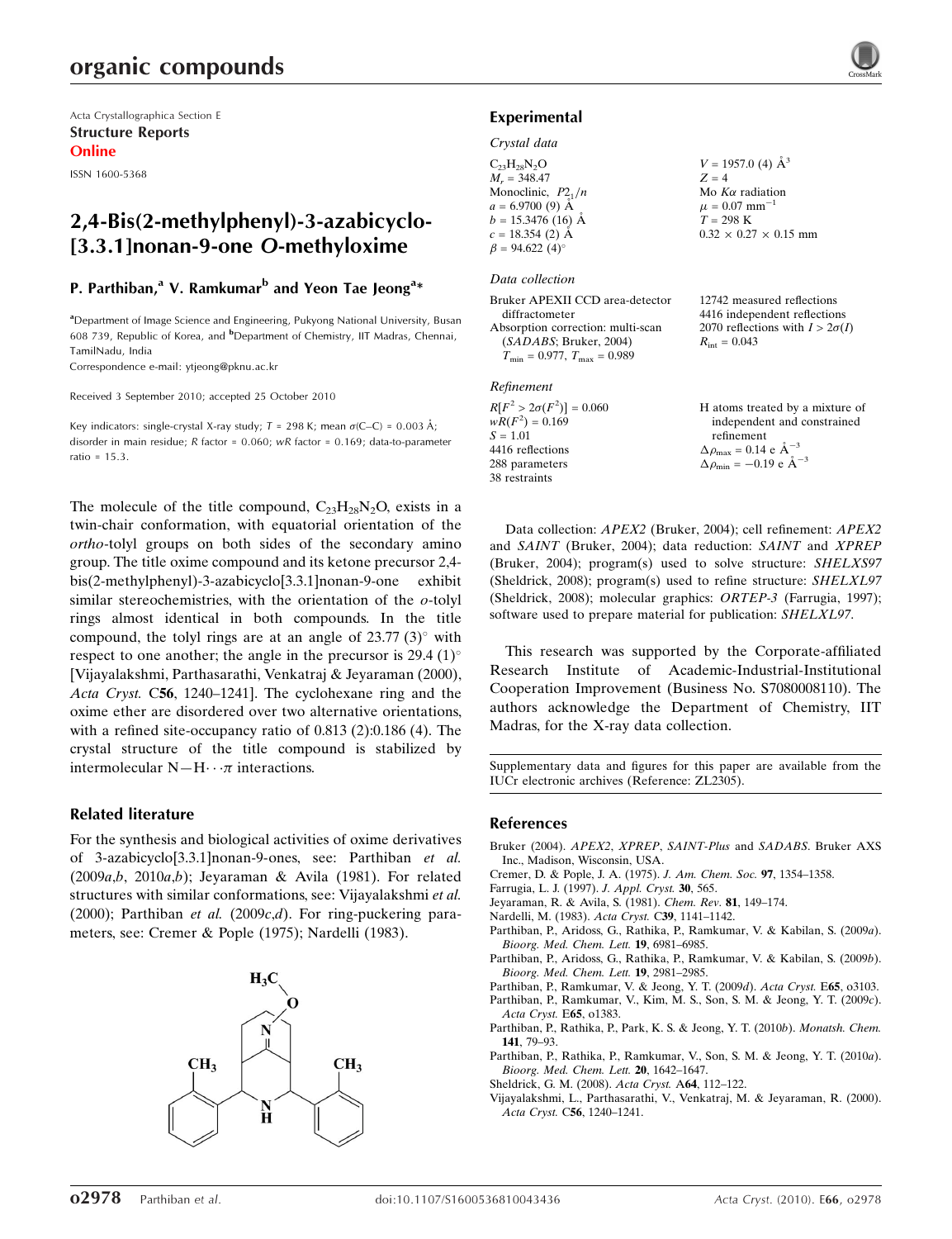# **supporting information**

*Acta Cryst.* (2010). E**66**, o2978 [https://doi.org/10.1107/S1600536810043436] **2,4-Bis(2-methylphenyl)-3-azabicyclo[3.3.1]nonan-9-one** *O***-methyloxime**

## **P. Parthiban, V. Ramkumar and Yeon Tae Jeong**

### **S1. Comment**

Nitrogen containing heterocyclic oximes and oxime ethers are very important molecules in the field of medicinal chemistry due to their broad spectrum of biological activities *viz.* antifungal, antibacterial, antimycobacterial, analgesic, antagonistic, anticancer, antiinflammatory, local anesthetic and hypotensive activity (Parthiban *et al.*, 2009*a*,*b*, 2010*a*,*b*; Jeyaraman & Avila, 1981). Since the stereochemistry of bio-active molecules is a major criterion for their biological response, it is of immense help to establish the stereochemistry of the newly synthesized molecules. Accordingly, we have synthesized the title oxime ether to examine its conformation and orientation of the substituents.

In the crystal structure, the oxime unit is partially flipped thus inducing disorder for the oxime  $(N2/O1/C22)$  and also for the piperidine ring N1/C1/C2/C8/C6/C7 and the cylcohexane ring C2–C6/C8 over two orientations. The site occupancy ratio refined to 0.813 (2) to 0.186 (4). The tolyl rings do not participate in the disorder (Fig. 3).

An analysis of the six-membered piperidine ring gave the following: According to Nardelli (Nardelli, 1983), the smallest displacement asymmetry parameters  $q_2$  and  $q_3$  are 0.052 (4) and -0.614 (4) Å, respectively. According to Cremer and Pople (Cremer & Pople, 1975), the ring puckering parameters such as total puckering amplitude  $Q_T$  and phase angle  $\theta$ are 0.616 (4) Å and 175.5 (4)°. Thus, all parameters strongly support a near ideal chair conformation for the piperidine ring N1/C1/C2/C8/C6/C7. Similarly, the analysis of cyclohexane ring C2–C6/C8 indicates that it also adopts a chair conformation. It is, however, deviating more from the ideal chair with puckering parameters  $O_T$  and  $\theta$  of 0.553 (7) Å and 169.2 (9)<sup>o</sup>, and  $q_2$  and  $q_3$  of 0.108 (9) and -0.543 (8) Å, respectively.

The torsion angles C8—C6—C7—C15 and C8—C2—C1—C9 of the *ortho*-tolyl rings are -177.2 (3) and 179.2 (3)° and they are orientated at an angle of 23.77 (3)° with respect to one another, whereas in its ketone precursor, 2,4-bis(2 methylphenyl)-3-azabicyclo[3.3.1]nonan-9-one, they are oriented at an angle of 29.4 (1)° (Vijayalakshmi *et al.*, 2000). The crystal structure of the title compound is stabilized by intermolecular N—H···*π* interactions with N1—H1···*Cg*1 = 2.633 Å, (*Cg*: C15–C20; symmetry operator = 1 - *x*, 2 - *y*, -*z*.)

Thus, the detailed crystallographic study of asymmetry parameters, ring puckering parameters and torsion angles calculated for the title compound proves that the bicyclic moiety exists in a twin-chair conformation with equatorial orientation of the *ortho*-tolyl rings on both sides of the secondary amino group.

### **S2. Experimental**

The title compound was synthesized by adding 0.501 g *O*-methylhydroxylamine hydrochloride (0.006 mol) and 2.04 g sodium acetate trihydrate (0.015 mol) in a hot ethanolic solution of 1.597 g 2,4-bis(2-methylphenyl)-3-azabicyclo-[3.3.1]nonan-9-one (0.005 mol) (Parthiban *et al.*, 2010*b*). The content was refluxed at 345–350 K till completion of the reaction; the progress and completion of the reaction was monitored by TLC. After the consumption of starting material, the content of the flask was concentrated and water was added. Then, the precipitated oxime ether was separated by filtration, washed with an excess of water, and dried in vacuum. X-ray diffraction quality crystals of 2,4-bis(2-methyl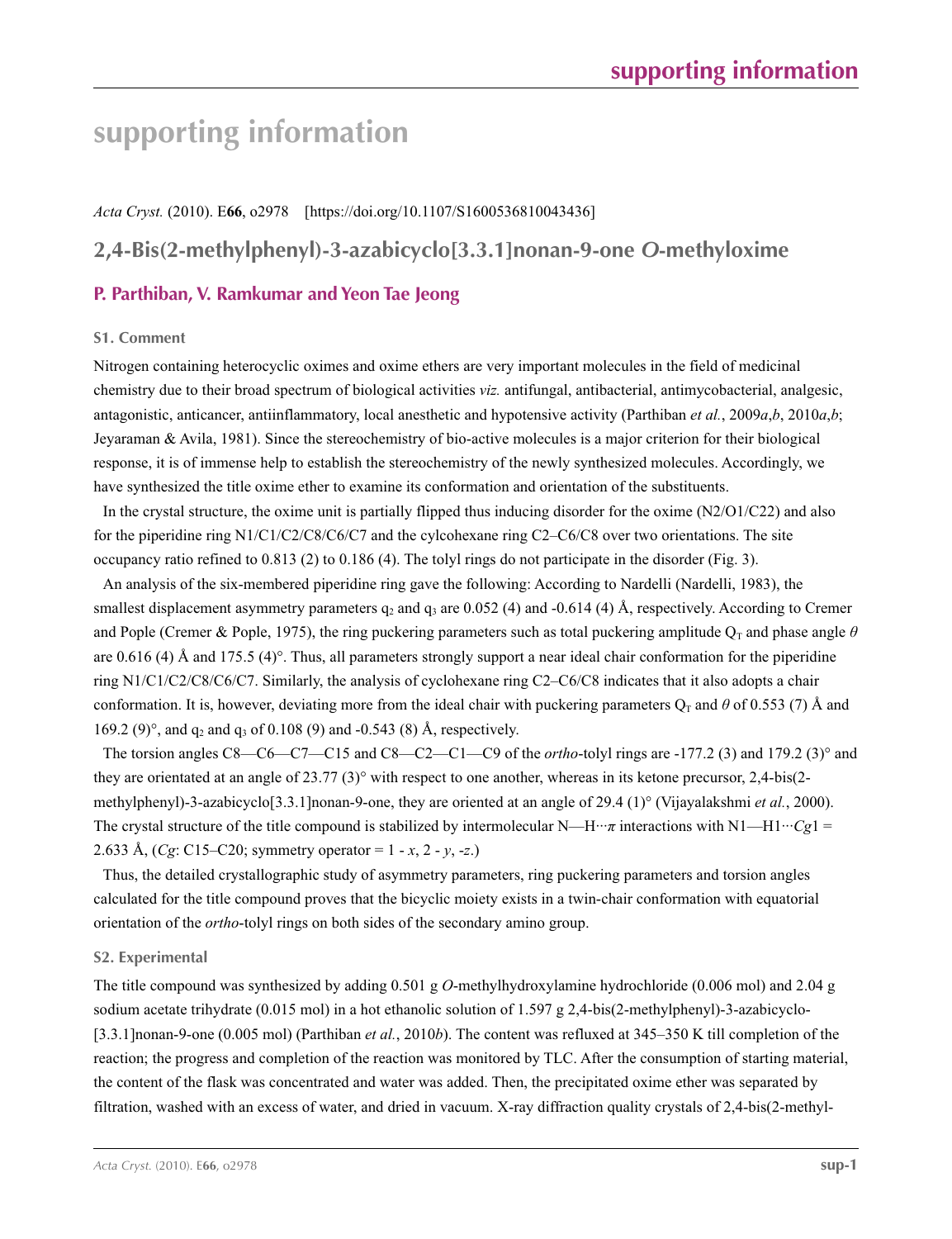phenyl)-3-azabicyclo[3.3.1]nonan-9-one *O*-methyloxime were obtained by slow evaporation from ethanol.

### **S3. Refinement**

The cyclohexane ring C2–C6/C8 and the oxime ether N2/O1/C22 are disordered over two orientations with a refined site occupancy ratio of 0.813 (2) to 0.186 (4). The two moieties were restrained to have similar geometries. The atoms N2b, O1b and C22b of the minor moiety were restrained to have similar anisotropic displacement parameters. The ADPs of all other disordered atoms in the minor moiety were constrained to be identical to those of their counterparts in the major moiety.

The nitrogen H atom was located in a difference Fourier map and refined isotropically. Other H atoms were fixed geometrically and allowed to ride on the parent C atoms with aromatic C—H = 0.93 Å, methylene C—H = 0.97 Å, methine C—H = 0.98 Å and methyl C—H = 0.96 Å. The displacement parameters were set for phenyl, methylene and aliphatic H atoms at  $U_{iso}(H) = 1.2U_{eq}(C)$  and for methyl H atoms at  $U_{iso}(H) = 1.5U_{eq}(C)$ .



**Figure 1**

Anistropic displacement representation of the molecule with atoms represented with 30% probability ellipsoids. The minor moiety is omitted for clarity.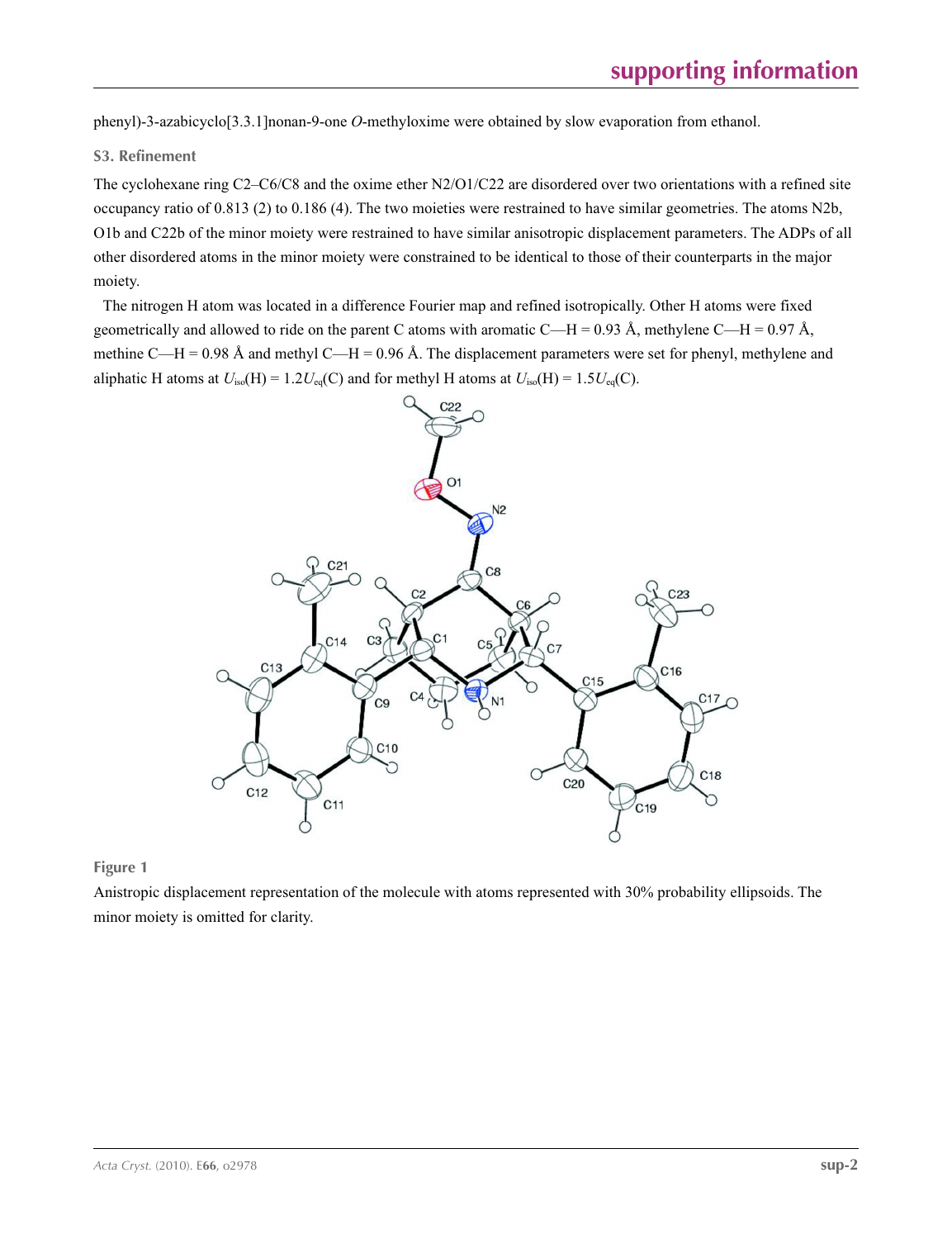



Packing diagram showing the N—H···*π* interaction. N1—H1···*Cg*1 = 2.633Å [*Cg*: C15–C20] and symmetry operator = 1 - *x*, 2 - *y*, -*z*.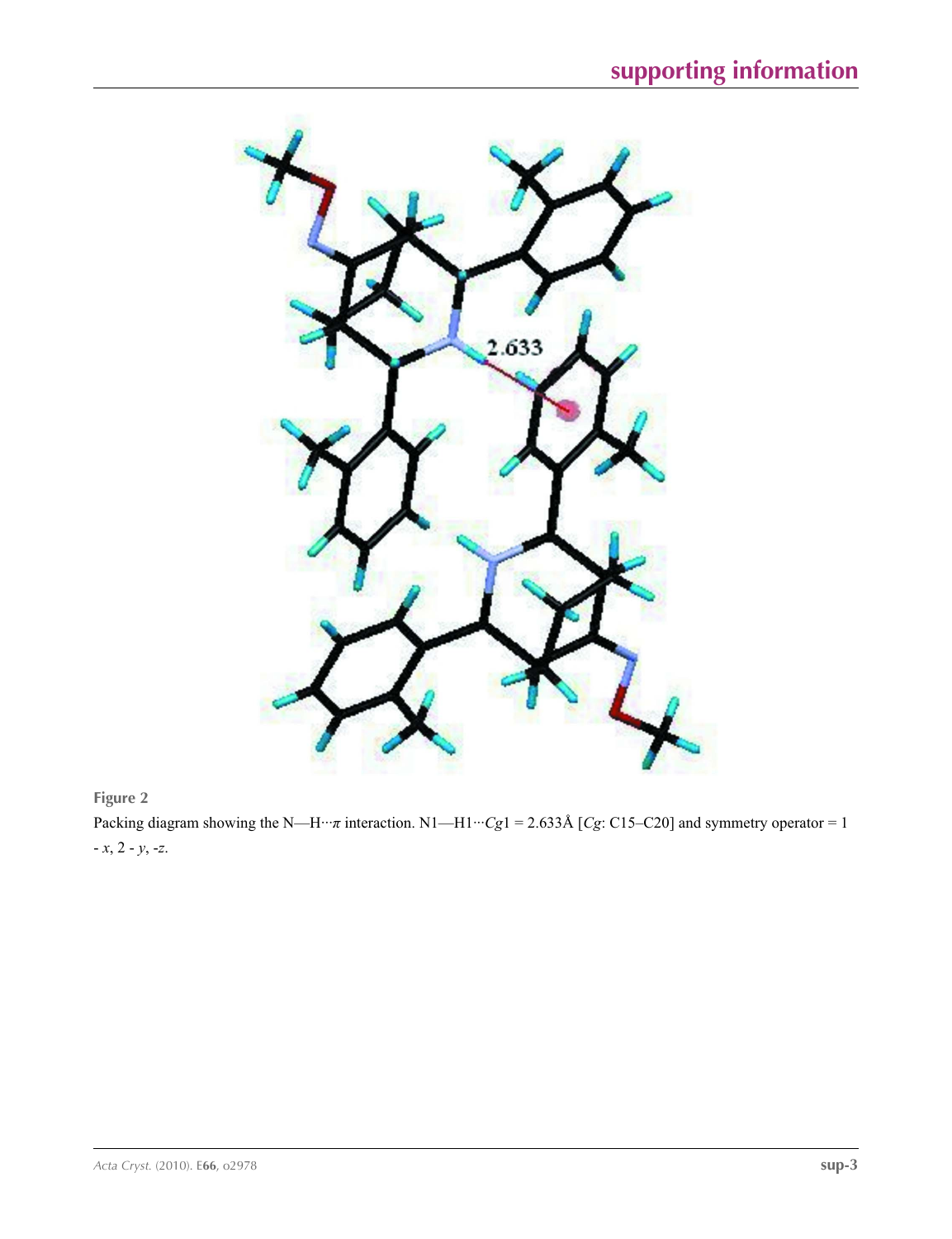

### **Figure 3**

*ORTEP* (H atoms are removed for clarity) showing the disorder in two orientations.

**2,4-Bis(2-methylphenyl)-3-azabicyclo[3.3.1]nonan-9-one** *O***-methyloxime** 

| Crystal data |  |
|--------------|--|
|--------------|--|

| $C_{23}H_{28}N_2O$                       | $F(000) = 752$                                        |
|------------------------------------------|-------------------------------------------------------|
| $M_r = 348.47$                           | $D_x = 1.183$ Mg m <sup>-3</sup>                      |
| Monoclinic, $P2_1/n$                     | Mo Ka radiation, $\lambda = 0.71073$ Å                |
| Hall symbol: -P 2yn                      | Cell parameters from 2129 reflections                 |
| $a = 6.9700(9)$ Å                        | $\theta$ = 2.2–20.4°                                  |
| $b = 15.3476(16)$ Å                      | $\mu = 0.07$ mm <sup>-1</sup>                         |
| $c = 18.354(2)$ Å                        | $T = 298 \text{ K}$                                   |
| $\beta$ = 94.622 (4) <sup>o</sup>        | Block, colourless                                     |
| $V = 1957.0$ (4) Å <sup>3</sup>          | $0.32 \times 0.27 \times 0.15$ mm                     |
| $Z=4$                                    |                                                       |
| Data collection                          |                                                       |
| Bruker APEXII CCD area-detector          | 12742 measured reflections                            |
| diffractometer                           | 4416 independent reflections                          |
| Radiation source: fine-focus sealed tube | 2070 reflections with $I > 2\sigma(I)$                |
| Graphite monochromator                   | $R_{\text{int}} = 0.043$                              |
| $\varphi$ and $\omega$ scans             | $\theta_{\rm max}$ = 28.3°, $\theta_{\rm min}$ = 1.7° |
| Absorption correction: multi-scan        | $h = -9 \rightarrow 9$                                |
| (SADABS; Bruker, 2004)                   | $k = -20 \rightarrow 13$                              |
| $T_{\min} = 0.977$ , $T_{\max} = 0.989$  | $l = -24 \rightarrow 20$                              |
|                                          |                                                       |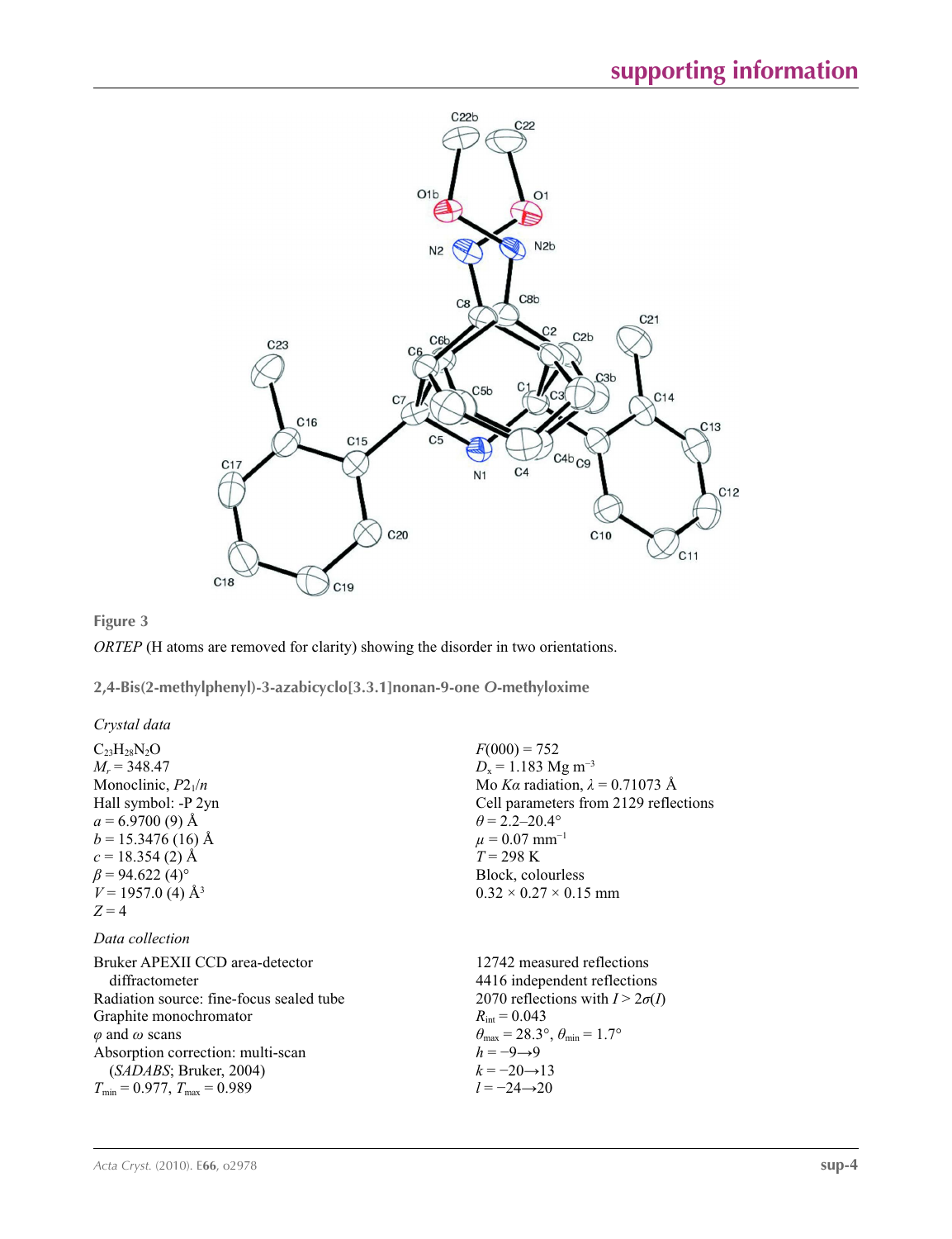*Refinement*

| Secondary atom site location: difference Fourier         |
|----------------------------------------------------------|
| map                                                      |
| Hydrogen site location: inferred from                    |
| neighbouring sites                                       |
| H atoms treated by a mixture of independent              |
| and constrained refinement                               |
| $w = 1/[\sigma^2(F_0^2) + (0.0708P)^2 + 0.1996P]$        |
| where $P = (F_0^2 + 2F_c^2)/3$                           |
| $(\Delta/\sigma)_{\text{max}}$ < 0.001                   |
| $\Delta\rho_{\rm max} = 0.14 \text{ e } \text{\AA}^{-3}$ |
| $\Delta\rho_{\rm min} = -0.19$ e Å <sup>-3</sup>         |
|                                                          |

## *Special details*

**Geometry**. All e.s.d.'s (except the e.s.d. in the dihedral angle between two l.s. planes) are estimated using the full covariance matrix. The cell e.s.d.'s are taken into account individually in the estimation of e.s.d.'s in distances, angles and torsion angles; correlations between e.s.d.'s in cell parameters are only used when they are defined by crystal symmetry. An approximate (isotropic) treatment of cell e.s.d.'s is used for estimating e.s.d.'s involving l.s. planes.

**Refinement**. Refinement of  $F^2$  against ALL reflections. The weighted *R*-factor  $wR$  and goodness of fit *S* are based on  $F^2$ , conventional *R*-factors *R* are based on *F*, with *F* set to zero for negative  $F^2$ . The threshold expression of  $F^2 > \sigma(F^2)$  is used only for calculating *R*-factors(gt) *etc*. and is not relevant to the choice of reflections for refinement. *R*-factors based on *F*<sup>2</sup> are statistically about twice as large as those based on *F*, and *R*- factors based on ALL data will be even larger.

*Fractional atomic coordinates and isotropic or equivalent isotropic displacement parameters (Å<sup>2</sup>)* 

|                 | $\boldsymbol{x}$ | $\mathcal{Y}$ | Z              | $U_{\rm iso}$ */ $U_{\rm eq}$ | Occ. (2) |
|-----------------|------------------|---------------|----------------|-------------------------------|----------|
| N1              | 0.6085(3)        | 0.86925(11)   | 0.08349(9)     | 0.0470(5)                     |          |
| C1              | 0.5497(3)        | 0.81766(13)   | 0.14551(11)    | 0.0461(6)                     |          |
| H1              | 0.4087           | 0.8169        | 0.1428         | $0.055*$                      |          |
| C7              | 0.5361(3)        | 0.83350(13)   | 0.01217(12)    | 0.0497(6)                     |          |
| H7              | 0.3953           | 0.8317        | 0.0100         | $0.060*$                      |          |
| C9              | 0.6212(3)        | 0.85822(13)   | 0.21810(12)    | 0.0462(6)                     |          |
| C10             | 0.7833(3)        | 0.91132(15)   | 0.22295(13)    | 0.0563(6)                     |          |
| H10             | 0.8457           | 0.9223        | 0.1810         | $0.068*$                      |          |
| C11             | 0.8540(4)        | 0.94796(17)   | 0.28793(14)    | 0.0663(7)                     |          |
| H11             | 0.9614           | 0.9840        | 0.2895         | $0.080*$                      |          |
| C12             | 0.7663(4)        | 0.93131(18)   | 0.34982(15)    | 0.0704(8)                     |          |
| H12             | 0.8140           | 0.9552        | 0.3942         | $0.084*$                      |          |
| C13             | 0.6056(4)        | 0.87857(17)   | 0.34608(14)    | 0.0670(8)                     |          |
| H13             | 0.5467           | 0.8670        | 0.3887         | $0.080*$                      |          |
| C14             | 0.5287(3)        | 0.84220(15)   | 0.28101(13)    | 0.0533(6)                     |          |
| C15             | 0.5949(3)        | 0.88982(14)   | $-0.05005(12)$ | 0.0485(6)                     |          |
| C16             | 0.4936(3)        | 0.88717(14)   | $-0.11942(13)$ | 0.0554(6)                     |          |
| C17             | 0.5643(4)        | 0.93407(17)   | $-0.17588(13)$ | 0.0654(7)                     |          |
| H17             | 0.4987           | 0.9317        | $-0.2220$      | $0.078*$                      |          |
| C18             | 0.7258(4)        | 0.98333(18)   | $-0.16638(15)$ | 0.0737(8)                     |          |
| H18             | 0.7717           | 1.0131        | $-0.2056$      | $0.088*$                      |          |
| C19             | 0.8199(4)        | 0.9886(2)     | $-0.09852(15)$ | 0.0850(9)                     |          |
| H19             | 0.9277           | 1.0241        | $-0.0907$      | $0.102*$                      |          |
| C <sub>20</sub> | 0.7563(4)        | 0.94157(17)   | $-0.04161(14)$ | 0.0716(8)                     |          |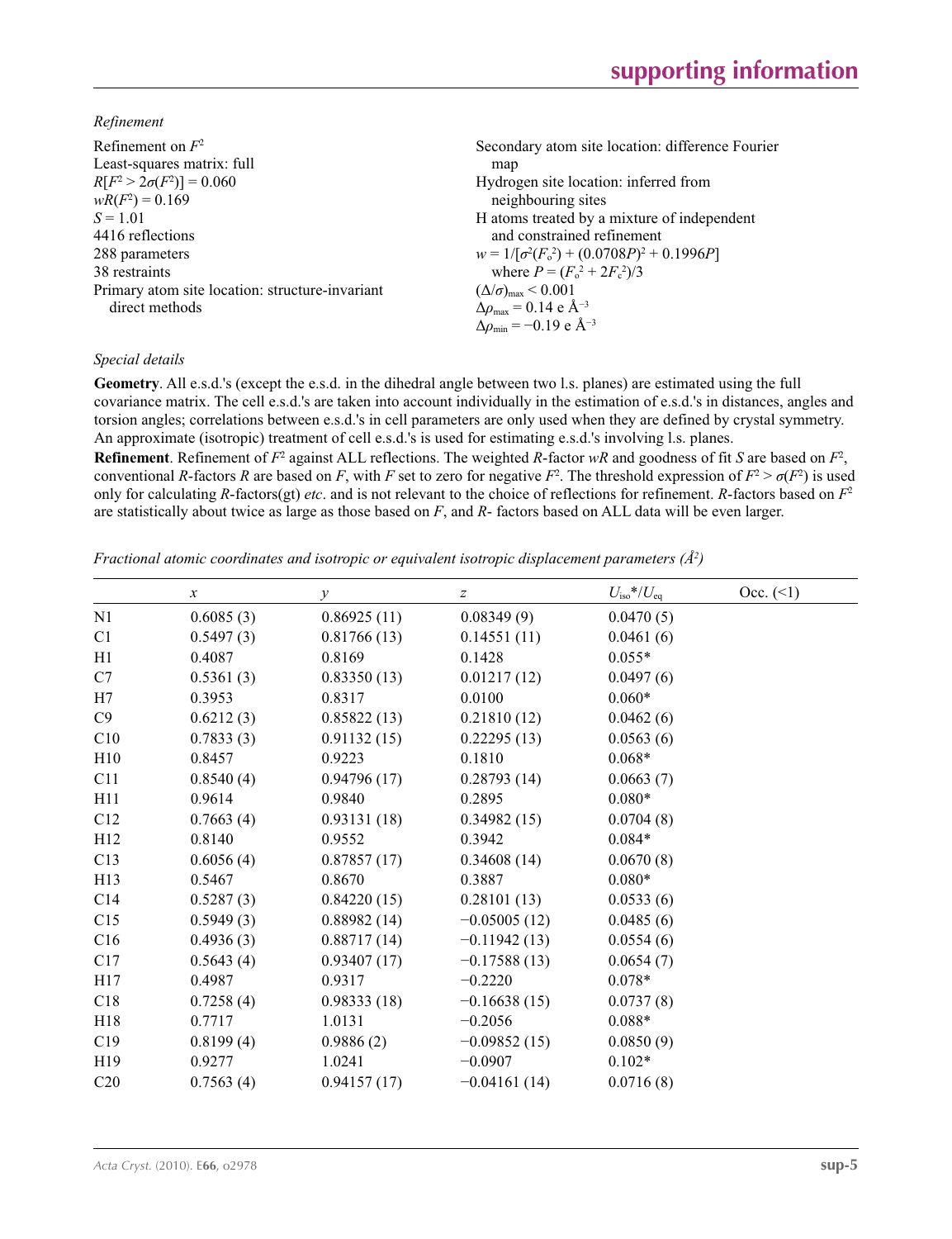| H20               | 0.8242     | 0.9448      | 0.0040         | $0.086*$   |                      |
|-------------------|------------|-------------|----------------|------------|----------------------|
| C21               | 0.3492(4)  | 0.78778(18) | 0.28148(15)    | 0.0799(9)  |                      |
| H21A              | 0.2570     | 0.8069      | 0.2431         | $0.120*$   |                      |
| H21B              | 0.2956     | 0.7940      | 0.3278         | $0.120*$   |                      |
| H21C              | 0.3804     | 0.7277      | 0.2738         | $0.120*$   |                      |
| C23               | 0.3094(4)  | 0.8366(2)   | $-0.13412(16)$ | 0.0958(11) |                      |
| H <sub>23</sub> A | 0.3383     | 0.7757      | $-0.1376$      | $0.144*$   |                      |
| H23B              | 0.2439     | 0.8561      | $-0.1792$      | $0.144*$   |                      |
| H23C              | 0.2285     | 0.8459      | $-0.0949$      | $0.144*$   |                      |
| C2                | 0.6198(9)  | 0.7228(3)   | 0.1364(2)      | 0.0452(10) | 0.814(5)             |
| H2                | 0.5669     | 0.6871      | 0.1743         | $0.054*$   | 0.814(5)             |
| C <sub>3</sub>    | 0.8388(9)  | 0.7096(8)   | 0.1418(3)      | 0.0547(14) | 0.814(5)             |
| H <sub>3</sub> A  | 0.8937     | 0.7353      | 0.1871         | $0.066*$   | 0.814(5)             |
| H3B               | 0.8661     | 0.6476      | 0.1439         | $0.066*$   | 0.814(5)             |
| C4                | 0.9363(12) | 0.7491(12)  | 0.0785(4)      | 0.0608(14) | 0.814(5)             |
| H <sub>4</sub> A  | 1.0673     | 0.7275      | 0.0795         | $0.073*$   | 0.814(5)             |
| H4B               | 0.9421     | 0.8119      | 0.0844         | $0.073*$   | 0.814(5)             |
| C <sub>5</sub>    | 0.8307(10) | 0.7274(7)   | 0.0047(3)      | 0.0628(12) | 0.814(5)             |
| H <sub>5</sub> A  | 0.8582     | 0.6675      | $-0.0075$      | $0.075*$   | 0.814(5)             |
| H5B               | 0.8804     | 0.7643      | $-0.0323$      | $0.075*$   | 0.814(5)             |
| C6                | 0.6115(9)  | 0.7394(2)   | 0.0025(2)      | 0.0491(10) | 0.814(5)             |
| H <sub>6</sub>    | 0.5532     | 0.7158      | $-0.0438$      | $0.059*$   |                      |
| C8                | 0.5378(8)  | 0.6901(3)   | 0.0635(2)      | 0.0475(11) | 0.814(5)<br>0.814(5) |
|                   |            |             |                |            |                      |
| C2B               | 0.621(4)   | 0.7216(11)  | 0.1560(11)     | 0.0452(10) | 0.186(5)             |
| H2B               | 0.5691     | 0.6932      | 0.1980         | $0.054*$   | 0.186(5)             |
| C3B               | 0.843(4)   | 0.715(4)    | 0.1583(18)     | 0.0547(14) | 0.186(5)             |
| H3C               | 0.8985     | 0.7459      | 0.2011         | $0.066*$   | 0.186(5)             |
| H3D               | 0.8799     | 0.6543      | 0.1636         | $0.066*$   | 0.186(5)             |
| C4B               | 0.928(6)   | 0.751(6)    | 0.091(2)       | 0.0608(14) | 0.186(5)             |
| H <sub>4</sub> C  | 1.0571     | 0.7279      | 0.0894         | $0.073*$   | 0.186(5)             |
| H <sub>4</sub> D  | 0.9406     | 0.8141      | 0.0970         | $0.073*$   | 0.186(5)             |
| C5B               | 0.814(5)   | 0.733(4)    | 0.0191(17)     | 0.0628(12) | 0.186(5)             |
| H <sub>5</sub> C  | 0.8508     | 0.6755      | 0.0023         | $0.075*$   | 0.186(5)             |
| H5D               | 0.8504     | 0.7749      | $-0.0167$      | $0.075*$   | 0.186(5)             |
| C6B               | 0.594(5)   | 0.7349(11)  | 0.0214(12)     | 0.0491(10) | 0.186(5)             |
| H6B               | 0.5385     | 0.7044      | $-0.0223$      | $0.059*$   | 0.186(5)             |
| C8B               | 0.546(4)   | 0.6829(17)  | 0.0853(12)     | 0.0475(11) | 0.186(5)             |
| N2                | 0.4164(5)  | 0.6292(2)   | 0.0473(2)      | 0.0555(9)  | 0.814(5)             |
| O <sub>1</sub>    | 0.3550(4)  | 0.59007(17) | 0.11187(14)    | 0.0658(9)  | 0.814(5)             |
| C22               | 0.2246(7)  | 0.5220(3)   | 0.0898(3)      | 0.0928(17) | 0.814(5)             |
| H22A              | 0.1227     | 0.5449      | 0.0570         | $0.139*$   | 0.814(5)             |
| H22B              | 0.1715     | 0.4978      | 0.1320         | $0.139*$   | 0.814(5)             |
| H22C              | 0.2916     | 0.4773      | 0.0654         | $0.139*$   | 0.814(5)             |
| N2B               | 0.427(2)   | 0.6218(8)   | 0.0948(8)      | 0.048(4)   | 0.186(5)             |
| O1B               | 0.3413(16) | 0.5918(7)   | 0.0264(5)      | 0.060(3)   | 0.186(5)             |
| C22B              | 0.220(3)   | 0.5208(13)  | 0.0398(10)     | 0.087(7)   | 0.186(5)             |
| H22D              | 0.2958     | 0.4735      | 0.0608         | $0.130*$   | 0.186(5)             |
| H22E              | 0.1535     | 0.5021      | $-0.0054$      | $0.130*$   | 0.186(5)             |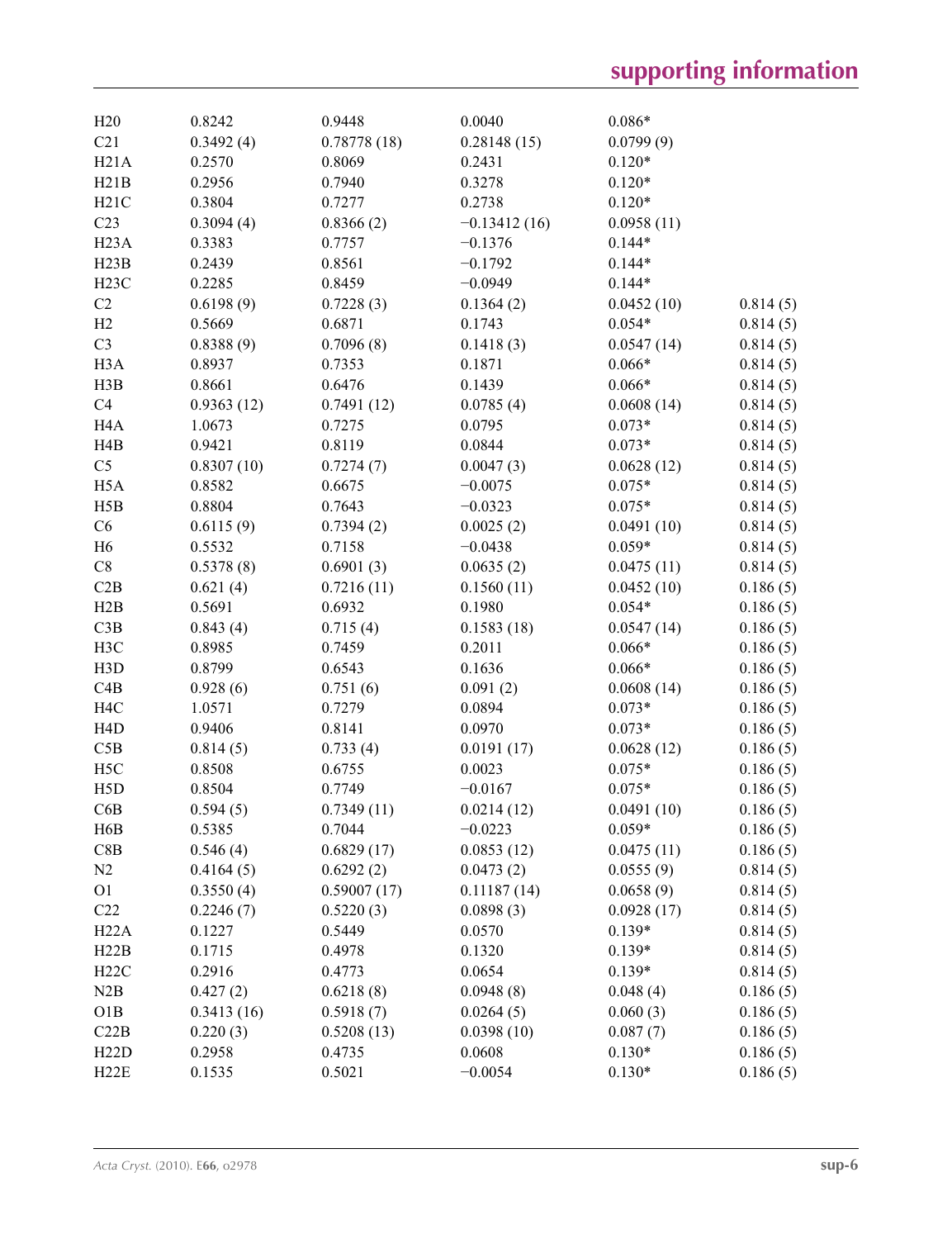# **supporting information**

| H22F | 0.1277   | 0.5384   | 0.0731     | $0.130*$ | 0.186(5) |
|------|----------|----------|------------|----------|----------|
| H1N  | 0.563(4) | 0.927(2) | 0.0881(15) | $0.104*$ |          |

*Atomic displacement parameters (Å2 )*

|                 | $U^{11}$   | $U^{22}$   | $U^{33}$   | $U^{12}$      | $U^{13}$      | $U^{23}$      |
|-----------------|------------|------------|------------|---------------|---------------|---------------|
| N1              | 0.0589(12) | 0.0416(10) | 0.0405(11) | $-0.0091(9)$  | 0.0041(9)     | $-0.0006(9)$  |
| C1              | 0.0432(13) | 0.0455(12) | 0.0500(14) | $-0.0055(10)$ | 0.0066(10)    | 0.0049(11)    |
| C7              | 0.0505(14) | 0.0450(13) | 0.0526(15) | $-0.0115(10)$ | $-0.0024(11)$ | $-0.0044(11)$ |
| C9              | 0.0466(14) | 0.0456(13) | 0.0471(14) | 0.0057(10)    | 0.0077(11)    | 0.0050(10)    |
| C10             | 0.0569(15) | 0.0651(15) | 0.0479(15) | $-0.0076(12)$ | 0.0104(12)    | $-0.0052(12)$ |
| C11             | 0.0605(17) | 0.0771(18) | 0.0612(18) | $-0.0052(14)$ | 0.0041(14)    | $-0.0142(14)$ |
| C12             | 0.082(2)   | 0.0784(19) | 0.0500(17) | 0.0130(16)    | 0.0007(15)    | $-0.0095(14)$ |
| C13             | 0.080(2)   | 0.0710(17) | 0.0530(17) | 0.0211(15)    | 0.0244(14)    | 0.0091(14)    |
| C14             | 0.0569(15) | 0.0541(14) | 0.0503(15) | 0.0102(12)    | 0.0142(12)    | 0.0102(12)    |
| C15             | 0.0528(14) | 0.0475(13) | 0.0445(14) | $-0.0041(11)$ | 0.0006(11)    | $-0.0035(11)$ |
| C16             | 0.0612(16) | 0.0500(14) | 0.0529(15) | 0.0001(12)    | $-0.0074(12)$ | $-0.0072(12)$ |
| C17             | 0.083(2)   | 0.0656(17) | 0.0454(15) | 0.0104(15)    | $-0.0069(14)$ | $-0.0010(13)$ |
| C18             | 0.077(2)   | 0.0842(19) | 0.0602(18) | $-0.0015(16)$ | 0.0084(16)    | 0.0196(15)    |
| C19             | 0.071(2)   | 0.105(2)   | 0.077(2)   | $-0.0352(17)$ | $-0.0080(16)$ | 0.0304(18)    |
| C20             | 0.0695(19) | 0.0869(19) | 0.0552(16) | $-0.0322(15)$ | $-0.0137(14)$ | 0.0161(14)    |
| C21             | 0.074(2)   | 0.086(2)   | 0.084(2)   | $-0.0038(16)$ | 0.0332(16)    | 0.0165(16)    |
| C <sub>23</sub> | 0.095(2)   | 0.102(2)   | 0.083(2)   | $-0.0286(19)$ | $-0.0386(18)$ | 0.0025(17)    |
| C2              | 0.0569(16) | 0.0393(12) | 0.040(3)   | $-0.0069(11)$ | 0.011(2)      | 0.0081(16)    |
| C <sub>3</sub>  | 0.0604(17) | 0.051(2)   | 0.052(4)   | 0.0061(13)    | 0.002(2)      | $-0.005(3)$   |
| C4              | 0.0500(17) | 0.0626(19) | 0.071(4)   | 0.0018(15)    | 0.012(2)      | $-0.005(4)$   |
| C <sub>5</sub>  | 0.075(2)   | 0.057(2)   | 0.060(3)   | 0.0040(18)    | 0.025(2)      | $-0.008(3)$   |
| C6              | 0.067(2)   | 0.0449(14) | 0.035(3)   | $-0.0150(13)$ | 0.007(2)      | $-0.0068(14)$ |
| $\mbox{C}8$     | 0.0547(16) | 0.0316(15) | 0.055(3)   | $-0.0055(13)$ | 0.001(2)      | 0.004(2)      |
| C2B             | 0.0569(16) | 0.0393(12) | 0.040(3)   | $-0.0069(11)$ | 0.011(2)      | 0.0081(16)    |
| C3B             | 0.0604(17) | 0.051(2)   | 0.052(4)   | 0.0061(13)    | 0.002(2)      | $-0.005(3)$   |
| C4B             | 0.0500(17) | 0.0626(19) | 0.071(4)   | 0.0018(15)    | 0.012(2)      | $-0.005(4)$   |
| C5B             | 0.075(2)   | 0.057(2)   | 0.060(3)   | 0.0040(18)    | 0.025(2)      | $-0.008(3)$   |
| C6B             | 0.067(2)   | 0.0449(14) | 0.035(3)   | $-0.0150(13)$ | 0.007(2)      | $-0.0068(14)$ |
| C8B             | 0.0547(16) | 0.0316(15) | 0.055(3)   | $-0.0055(13)$ | 0.001(2)      | 0.004(2)      |
| N2              | 0.069(2)   | 0.0400(19) | 0.057(2)   | $-0.0111(15)$ | 0.003(2)      | 0.010(2)      |
| O <sub>1</sub>  | 0.074(2)   | 0.0531(17) | 0.0686(18) | $-0.0232(13)$ | $-0.0030(13)$ | 0.0137(12)    |
| C22             | 0.082(3)   | 0.066(2)   | 0.126(4)   | $-0.041(2)$   | $-0.020(3)$   | 0.017(3)      |
| N2B             | 0.073(10)  | 0.029(8)   | 0.042(8)   | $-0.011(6)$   | 0.004(8)      | 0.008(7)      |
| O1B             | 0.085(8)   | 0.045(6)   | 0.047(6)   | $-0.028(5)$   | $-0.003(5)$   | $-0.002(5)$   |
| C22B            | 0.096(13)  | 0.070(10)  | 0.090(14)  | $-0.050(9)$   | $-0.018(13)$  | 0.000(12)     |

*Geometric parameters (Å, º)*

| 1.536(5) |
|----------|
| 0.9800   |
| 1.519(5) |
| 0.9700   |
|          |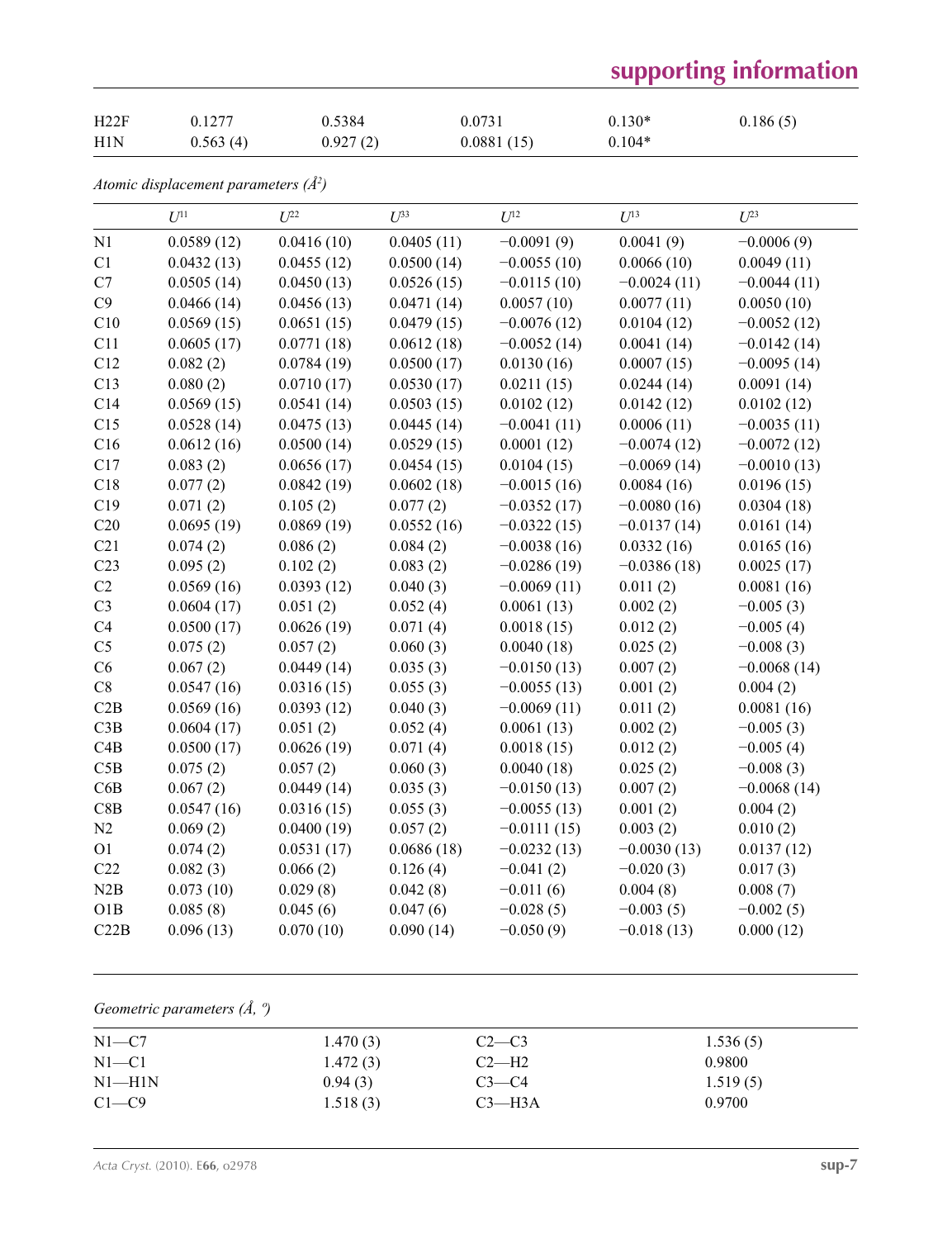| $C1-C2$         | 1.549(4)         | $C3$ —H3B       | 0.9700    |
|-----------------|------------------|-----------------|-----------|
| $C1 - C2B$      | 1.563(15)        | $C4 - C5$       | 1.525(5)  |
| $Cl-H1$         | 0.9800           | $C4 - H4A$      | 0.9700    |
| $C7 - C15$      | 1.515(3)         | $C4 - H4B$      | 0.9700    |
| $C7-C6$         | 1.552(4)         | $C5-C6$         | 1.536(5)  |
| $C7 - C6B$      | 1.570(15)        | $C5 - H5A$      | 0.9700    |
| $C7 - H7$       | 0.9800           | $C5 - H5B$      | 0.9700    |
| $C9 - C14$      | 1.389(3)         | $C6-C8$         | 1.477(4)  |
| $C9 - C10$      | 1.390(3)         | $C6 - H6$       | 0.9800    |
| $C10 - C11$     | 1.374(3)         | $C8 - N2$       | 1.280(5)  |
| $C10 - H10$     | 0.9300           | $C2B - C8B$     | 1.483(16) |
| $C11 - C12$     | 1.357(4)         | $C2B - C3B$     | 1.548(17) |
| $C11 - H11$     | 0.9300           | $C2B - H2B$     | 0.9800    |
| $C12 - C13$     | 1.380(4)         | $C3B - C4B$     | 1.513(17) |
| $C12 - H12$     | 0.9300           | $C3B - H3C$     | 0.9700    |
| $C13 - C14$     | 1.386(3)         | $C3B - H3D$     | 0.9700    |
| $C13 - H13$     | 0.9300           | $C4B - C5B$     | 1.520(17) |
| $C14 - C21$     | 1.505(3)         | $C4B - H4C$     | 0.9700    |
| $C15 - C20$     | 1.375(3)         | $C4B - H4D$     | 0.9700    |
| $C15 - C16$     | 1.406(3)         | $C5B - C6B$     | 1.543(17) |
| $C16 - C17$     | 1.385(3)         | $C5B - H5C$     | 0.9700    |
| $C16 - C23$     | 1.506(3)         | $C5B - H5D$     | 0.9700    |
| $C17 - C18$     | 1.355(4)         | $C6B - C8B$     | 1.478(16) |
| $C17 - H17$     | 0.9300           | $C6B - H6B$     | 0.9800    |
| $C18 - C19$     | 1.362(3)         | $C8B - N2B$     | 1.275(16) |
| $C18 - H18$     | 0.9300           | $N2$ —O1        | 1.424(4)  |
| $C19 - C20$     | 1.372(3)         | $O1 - C22$      | 1.422(4)  |
| $C19 - H19$     | 0.9300           | $C22-H22A$      | 0.9600    |
| $C20 - H20$     | 0.9300           | $C22 - H22B$    | 0.9600    |
| $C21 - H21A$    | 0.9600           | $C22 - H22C$    | 0.9600    |
| $C21 - H21B$    | 0.9600           | $N2B - O1B$     |           |
| $C21 - H21C$    |                  | $O1B - C22B$    | 1.422(13) |
| $C23 - H23A$    | 0.9600           |                 | 1.414(14) |
| $C23 - H23B$    | 0.9600<br>0.9600 | $C22B - H22D$   | 0.9600    |
|                 |                  | $C22B - H22E$   | 0.9600    |
| C23-H23C        | 0.9600           | $C22B - H22F$   | 0.9600    |
| $C2-C8$         | 1.499(4)         |                 |           |
| $C7 - N1 - C1$  | 113.01(16)       | $C3-C2-H2$      | 108.0     |
| $C7 - N1 - H1N$ | 109.5(17)        | $C1-C2-H2$      | 108.0     |
| $Cl-M1-H1N$     | 108.5(18)        | $C4-C3-C2$      | 113.6(5)  |
| $N1-C1-C9$      | 111.47(17)       | $C4-C3-H3A$     | 108.8     |
| $N1-C1-C2$      | 108.2(2)         | $C2-C3-H3A$     | 108.8     |
| $C9 - C1 - C2$  | 113.3(2)         | $C4 - C3 - H3B$ | 108.8     |
| $N1-C1-C2B$     | 119.8(10)        | $C2-C3-H3B$     | 108.8     |
| $C9 - C1 - C2B$ | 101.5(8)         | НЗА-СЗ-НЗВ      | 107.7     |
| $N1-C1-H1$      | 107.9            | $C3-C4-C5$      | 112.3(5)  |
| $C9 - C1 - H1$  | 107.9            | $C3-C4-H4A$     | 109.2     |
| $C2-C1-H1$      | 107.9            | $C5-C4-H4A$     | 109.2     |
|                 |                  |                 |           |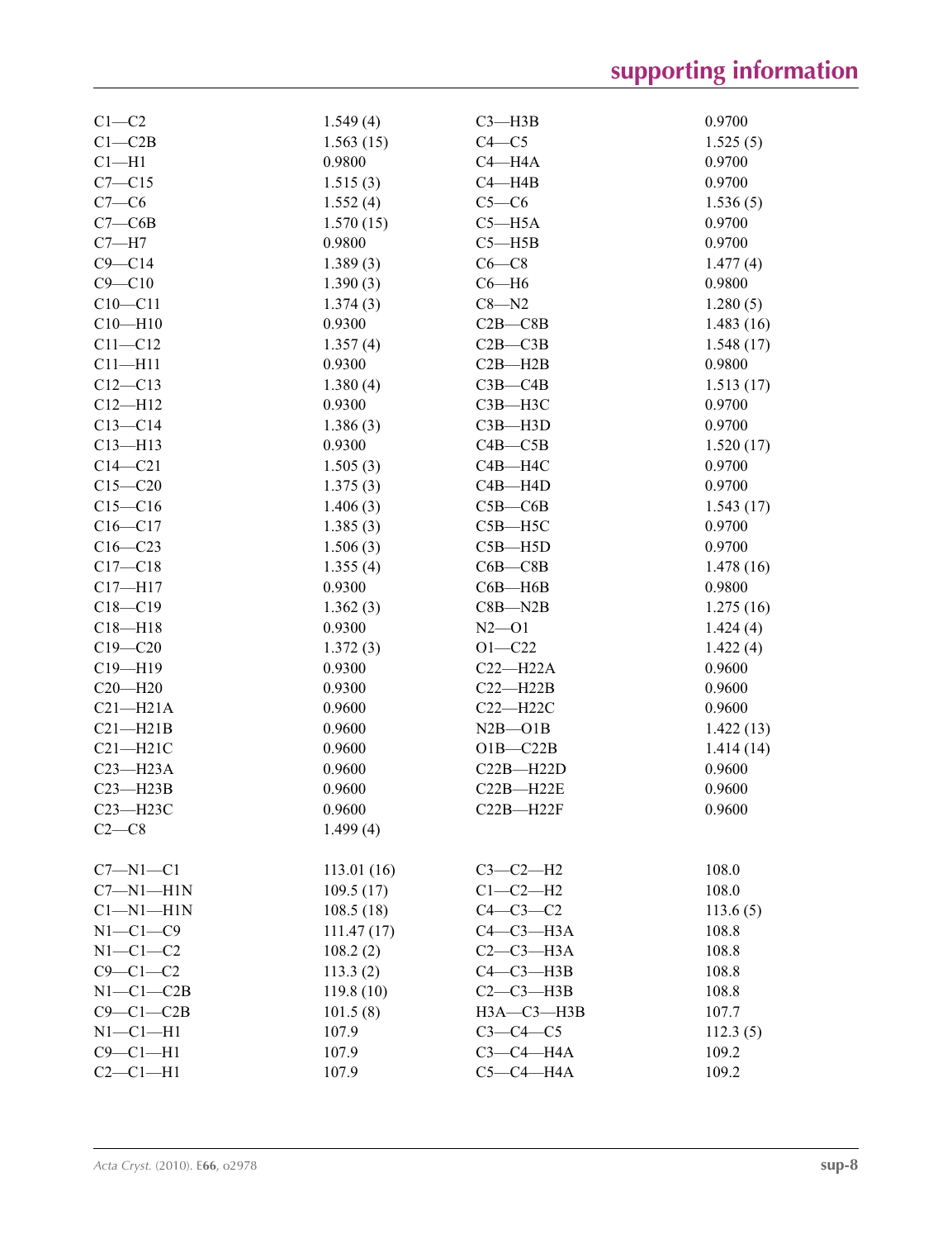| $C2B - C1 - H1$    | 107.7      | $C3-C4-H4B$           | 109.2     |
|--------------------|------------|-----------------------|-----------|
| $N1 - C7 - C15$    | 111.35(17) | $C5-C4-H4B$           | 109.2     |
| $N1-C7-C6$         | 110.8(2)   | HA—C4—H4B             | 107.9     |
| $C15-C7-C6$        | 109.3(2)   | $C4-C5-C6$            | 113.9(5)  |
| $N1-C7-C6B$        | 101.4(9)   | $C4-C5-H5A$           | 108.8     |
| $C15-C7-C6B$       | 123.3(9)   | $C6-C5-H5A$           | 108.8     |
| $N1-C7-H7$         | 108.5      | $C4-C5-H5B$           | 108.8     |
|                    |            |                       | 108.8     |
| $C15-C7-H7$        | 108.5      | $C6-C5-H5B$           |           |
| $C6-C7-H7$         | 108.5      | $H5A - C5 - H5B$      | 107.7     |
| $C6B - C7 - H7$    | 102.9      | $C8-C6-C5$            | 108.9(4)  |
| $C14 - C9 - C10$   | 118.7(2)   | $C8-C6-C7$            | 104.3(3)  |
| $C14-C9-C1$        | 121.0(2)   | $C5-C6-C7$            | 117.0(5)  |
| $C10-C9-C1$        | 120.3(2)   | $C8-C6-H6$            | 108.8     |
| $C11 - C10 - C9$   | 121.9(2)   | $C5-C6-H6$            | 108.8     |
| $C11 - C10 - H10$  | 119.1      | $C7-C6-H6$            | 108.8     |
| $C9 - C10 - H10$   | 119.1      | $N2-C8-C6$            | 117.6(4)  |
| $C12 - C11 - C10$  | 119.7(3)   | $N2 - C8 - C2$        | 130.4(4)  |
| $C12 - C11 - H11$  | 120.1      | $C6-C8-C2$            | 112.0(3)  |
| $C10-C11-H11$      | 120.1      | $C8B - C2B - C3B$     | 106.1(18) |
| $C11 - C12 - C13$  | 119.2(3)   | $C8B - C2B - C1$      | 100.6(16) |
| $C11 - C12 - H12$  | 120.4      | $C3B - C2B - C1$      | 112(3)    |
| $C13 - C12 - H12$  | 120.4      | $C8B - C2B - H2B$     | 112.5     |
| $C12-C13-C14$      | 122.4(2)   | $C3B - C2B - H2B$     | 112.5     |
| $C12 - C13 - H13$  | 118.8      | $C1 - C2B - H2B$      | 112.5     |
| $C14 - C13 - H13$  | 118.8      | $C4B - C3B - C2B$     | 114(2)    |
| $C13 - C14 - C9$   | 118.1(2)   | $C4B - C3B - H3C$     | 108.7     |
| $C13-C14-C21$      | 118.8(2)   | $C2B - C3B - H3C$     | 108.7     |
| $C9 - C14 - C21$   | 123.0(2)   | $C4B - C3B - H3D$     | 108.7     |
| $C20-C15-C16$      |            | $C2B - C3B - H3D$     | 108.7     |
|                    | 117.7(2)   |                       |           |
| $C20-C15-C7$       | 120.9(2)   | $H3C-C3B-H3D$         | 107.6     |
| $C16-C15-C7$       | 121.3(2)   | $C3B - C4B - C5B$     | 115(2)    |
| $C17-C16-C15$      | 118.7(2)   | $C3B - C4B - H4C$     | 108.5     |
| $C17-C16-C23$      | 118.9(2)   | $C5B - C4B - H4C$     | 108.5     |
| $C15-C16-C23$      | 122.4(2)   | $C3B - C4B - H4D$     | 108.5     |
| C18-C17-C16        | 122.4(2)   | C5B-C4B-H4D           | 108.5     |
| $C18-C17-H17$      | 118.8      | $H4C$ — $C4B$ — $H4D$ | 107.5     |
| $C16 - C17 - H17$  | 118.8      | $C4B - C5B - C6B$     | 115(2)    |
| $C17 - C18 - C19$  | 119.0(3)   | C4B-C5B-H5C           | 108.5     |
| $C17 - C18 - H18$  | 120.5      | $C6B - C5B - H5C$     | 108.5     |
| $C19 - C18 - H18$  | 120.5      | $C4B - C5B - H5D$     | 108.5     |
| $C18-C19-C20$      | 120.2(3)   | $C6B - C5B - H5D$     | 108.5     |
| C18-C19-H19        | 119.9      | $H5C-C5B-H5D$         | 107.5     |
| $C20-C19-H19$      | 119.9      | $C8B - C6B - C5B$     | 107.3(19) |
| $C19 - C20 - C15$  | 122.0(2)   | $C8B-C6B-C7$          | 122.3(19) |
| $C19 - C20 - H20$  | 119.0      | $C5B - C6B - C7$      | 105(3)    |
| $C15-C20-H20$      | 119.0      | $C8B - C6B - H6B$     | 107.0     |
| $C14 - C21 - H21A$ | 109.5      | $C5B - C6B - H6B$     | 107.0     |
| $C14-C21-H21B$     | 109.5      | $C7-C6B-H6B$          | 107.0     |
|                    |            |                       |           |